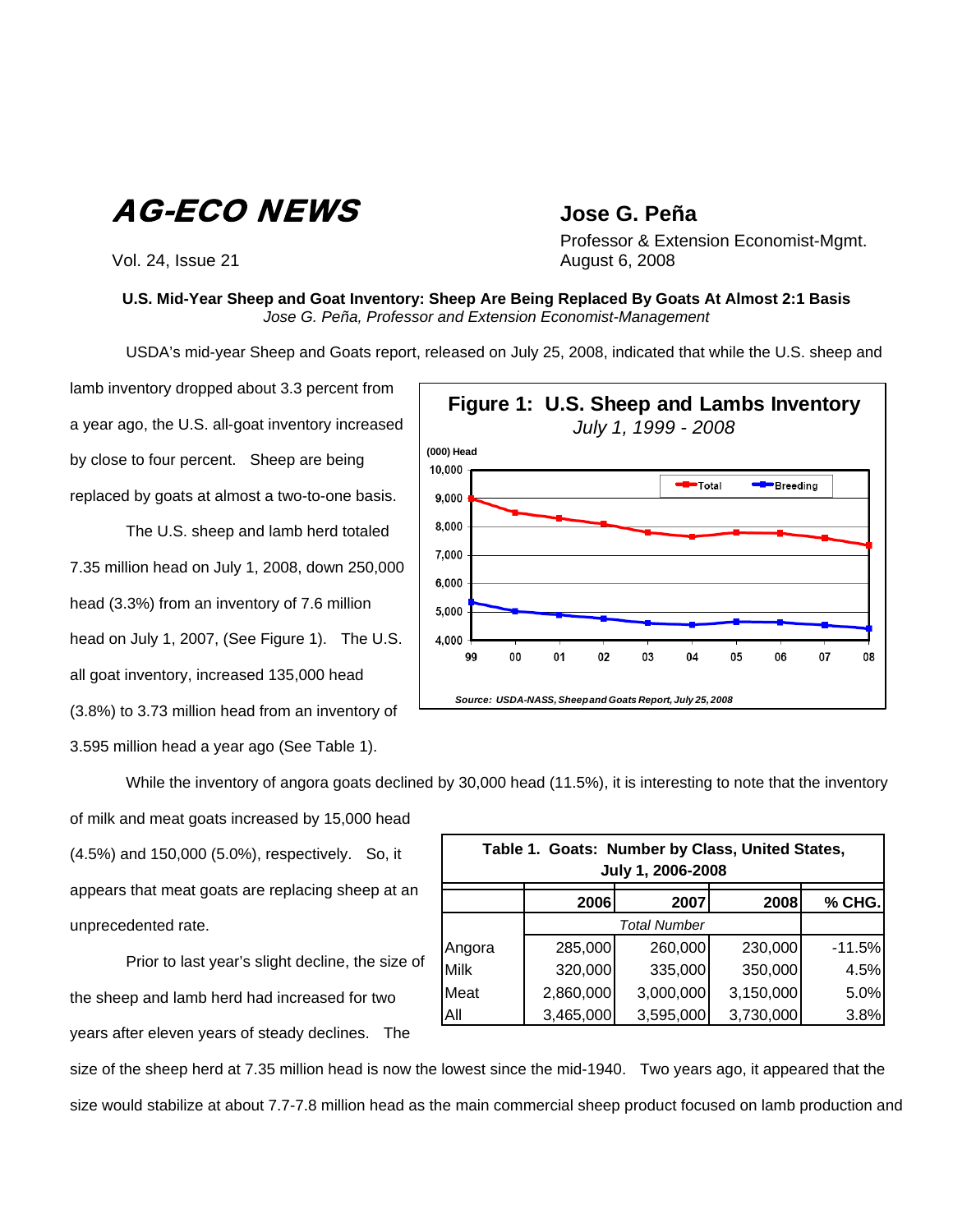became less dependent on wool production. This shift appeared supported by a shift to more hair sheep. It now appears that the residual effects of the '05-'06 and this past fall/winter/spring drought, the termination of ewe lamb retention program, an increase in predation control problems, high energy costs and the softening of lamb markets in 2007 combined to influence individual decisions to continue to thin their sheep herds.

## **Lamb Market**

 The lamb market had been showing improvement since mid-2002 with prices reaching record highs in 2005 as the total U.S. sheep and lamb inventory continued to decline. Feeder lamb prices at San Angelo remained fairly strong throughout 2005. While market prices remain attractive, improving during 2008, prices remain slightly lower than 2005's record highs (See Figure 2). The



market for feeder lambs is expected to continue to improve as feeder lamb supplies remain relatively tight.

## **Lamb Crop Down**

 The 2008 lamb crop is expected to total 3.97 million head down about 80,000 head (2.0%) from a lamb crop of 4.05 million head in 2007, with 88 percent of the lambs born prior to July 1, 2008. An additional 490,000 lambs are expected to be born during July through December 2008. Tight supplies of lambs, appears to indicate that the market will remain relatively strong. Keep in mind that while feeder lamb prices are slightly lower than 2005's record highs, prices remain significantly above the 2000-04 average.

## **Breeding Herd Down**

 The breeding sheep and lamb's inventory on July 1, 2008 at 4.42 million head was down 2.6 percent from July 1, 2007. The breeding herd consisted of 3.62 million ewes one year old and older, 180,000 rams one year old and older, and 620,000 replacement lambs (including newborn lambs). (See Table 2). The inventory of market sheep and lambs (including newborn lambs) at 2.93 million head, was down 4.2 percent from a year ago. The inventory of market lambs at 2.855 million head was down 4.7 percent from a year ago and consisted of 1.67 million lambs under 65 pounds, 595,000 lambs 65-84 pounds, 340,000 lambs 85-105 pounds and 250,000 lambs over 105 pounds. The market sheep inventory was 75,000 head.